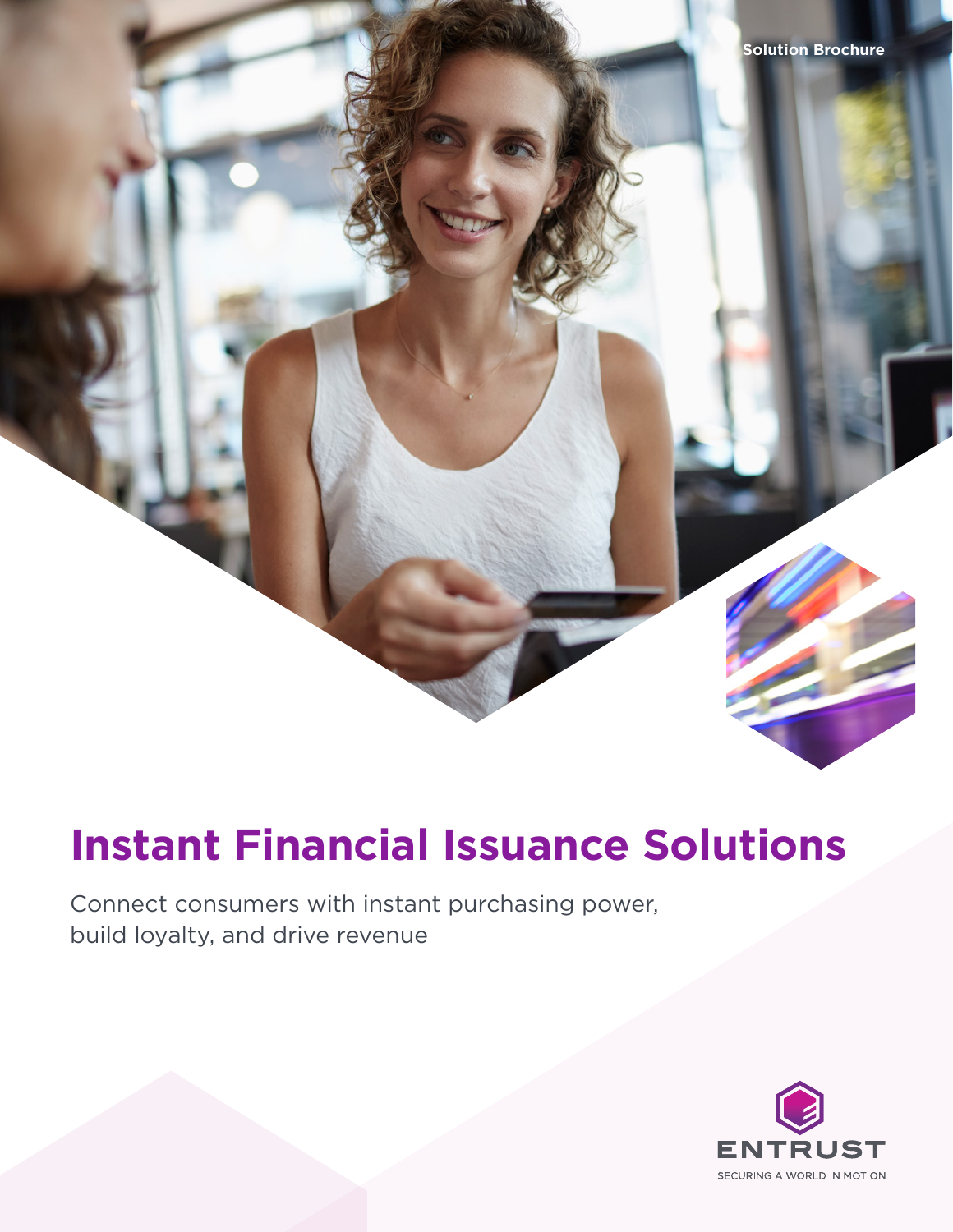# Connect with consumers instantly

Entrust instant financial card issuance solutions provide banks, credit unions, retailers, and other financial card issuers with powerful new ways to drive revenue and engage consumers. Imagine the power of a consumer walking into one of your locations and – within minutes – walking out with a personalized, permanent payment card with instant purchasing power.

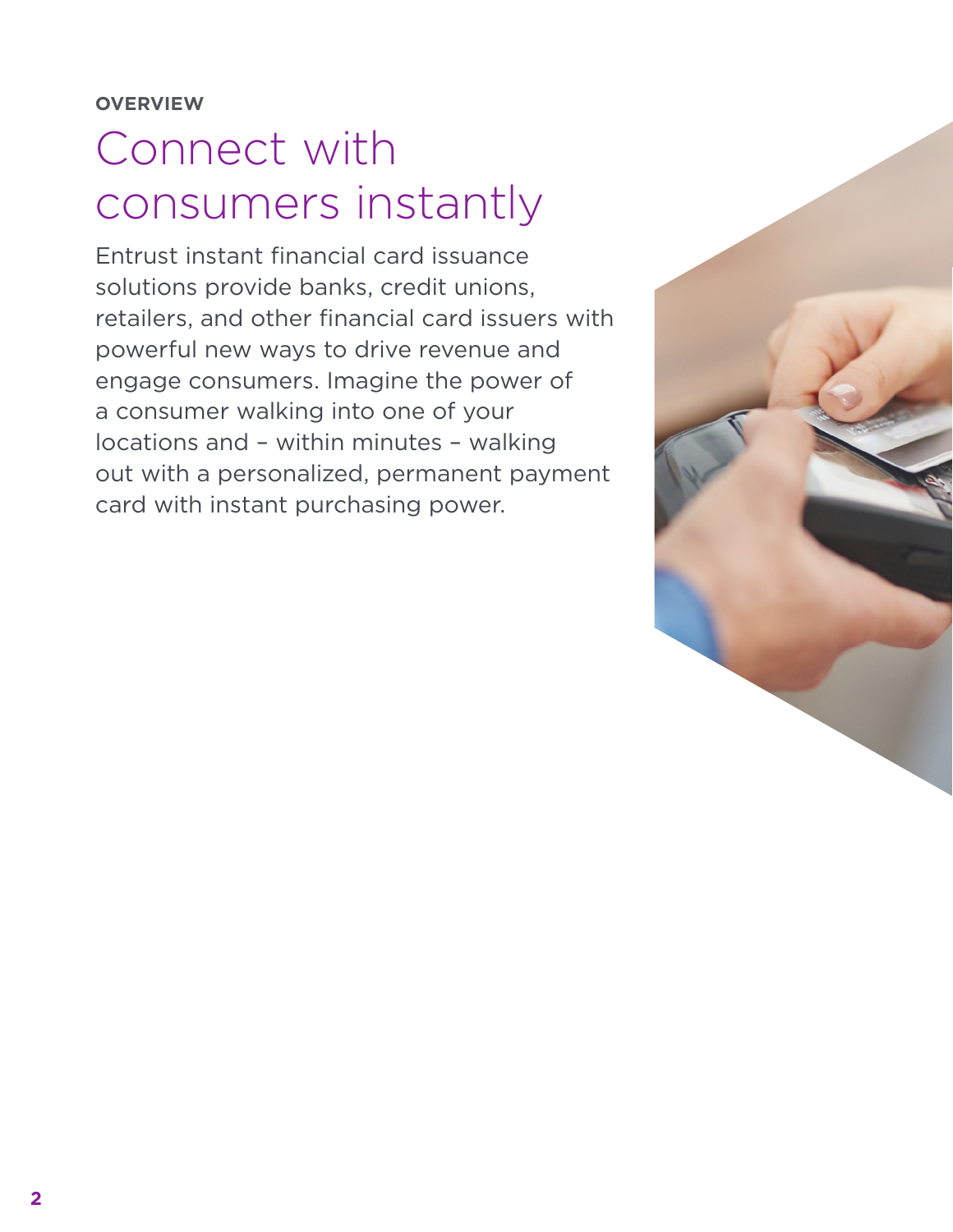**THE OPPORTUNITY** 

# Optimize omni-channel experiences

Today's consumers expect the convenience of choosing between mobile, online, and in-branch channels as they conduct essential transactions – and they expect to move seamlessly between these worlds with a consistent, high-quality experience. Instant issuance is a key component of this omni-channel experience. Offering instant purchasing power and an immediate solution for card re-issuance, you can make an immediate and lasting impression that helps you earn, retain, and deepen customer loyalty.

## **KEY BENEFITS**

- Exceptional customer experience
- Increase activation rates
- Cards are used 32% more in the first 30 days than those delivered by other methods
- Cross-sell additional offerings
- Reduce paper, postage, and mailing costs
- Lower card printing and inventory expenses
- Strengthen brand loyalty

### Give consumers what they want

- Immediate purchasing power
- Instant replacement of lost or stolen cards
- Choice of personalized payment products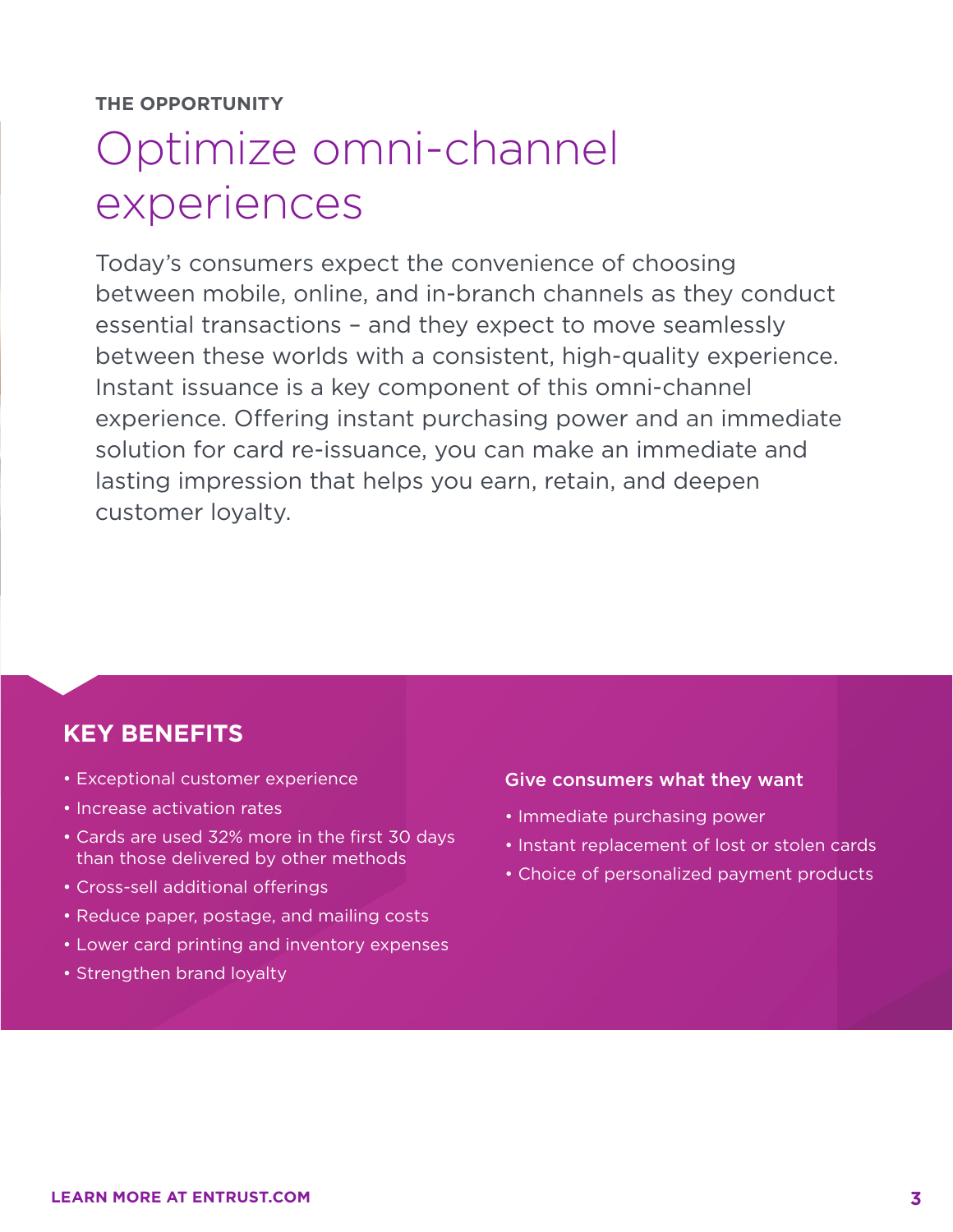# Any card. Any device. Any way you choose.

Entrust offers everything you need for a successful instant issuance program, including software, printers, supplies, and a full range of consultative services and technical support. We configure fully integrated solutions to align with the way you do business, offering the largest portfolio of desktop issuance systems.



**Instant Issuance software - Our instant issuance** software offers compatibility with most card management and card authorization systems, making implementation fast. Add on IDM to better monitor and manage your printer fleet to ensure availability to your card issuance service.



**Intelligent supplies -** We offer a full range of standard and customized supplies designed to optimize productivity and minimize per-card costs.



**Professional services –** Our service experts can help you with everything from initial assessments and solution design to deployment and ongoing optimization.





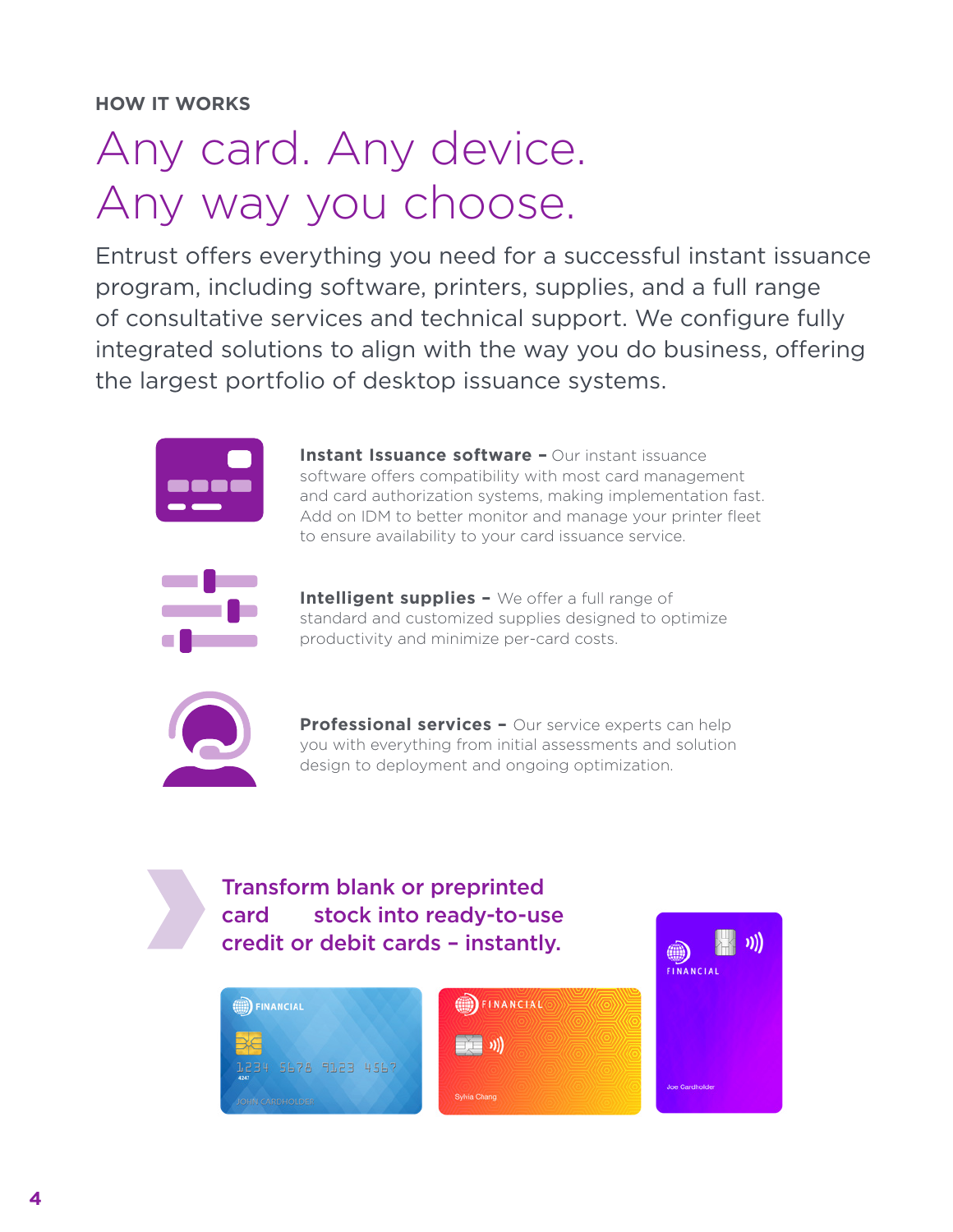### **Retransfer, Over-the-Edge Printing Direct-to-Card, Near-Edge Printing**



#### **Artista CR825™ Instant Issuance System**

- Photo-quality, high resolution, and extreme precision printing
- Minimize card inventory and preprinting costs by using blank stock
- Add an additional layer of retransfer film to extend the life of the card
- EMV smart card capabilities



#### **Sigma™ DS4 Instant Issuance System**

- Issue secure, flat financial cards instantly
- Full-color or monochrome direct-to-card printing
- Magnetic stripe encoding
- Contact or contactless smart card encoding
- Optional multi-card input hopper or embosser unit

### **Direct-to-Card, Near-Edge Printing with Embosser Retransfer, Over-the-Edge Printing with Embosser**



## **Artista CE875™ Instant Issuance System**

- Photo-quality, high-resolution, and extreme-precision printing
- Minimize card inventory and preprinting costs by using blank stock
- Embossing and indent printing of up to 150 characters
- EMV smart card capabilities

### **Sigma™ DS4-ES1 Instant Issuance System with Embosser** • Embossing and indent printing of up to 150 characters

- 
- Full self-service or assisted self-service instant card issuance capabilities
- Six-compartment hopper, 125-card capacity each (750 cards total)
- EMV smart card capabilities